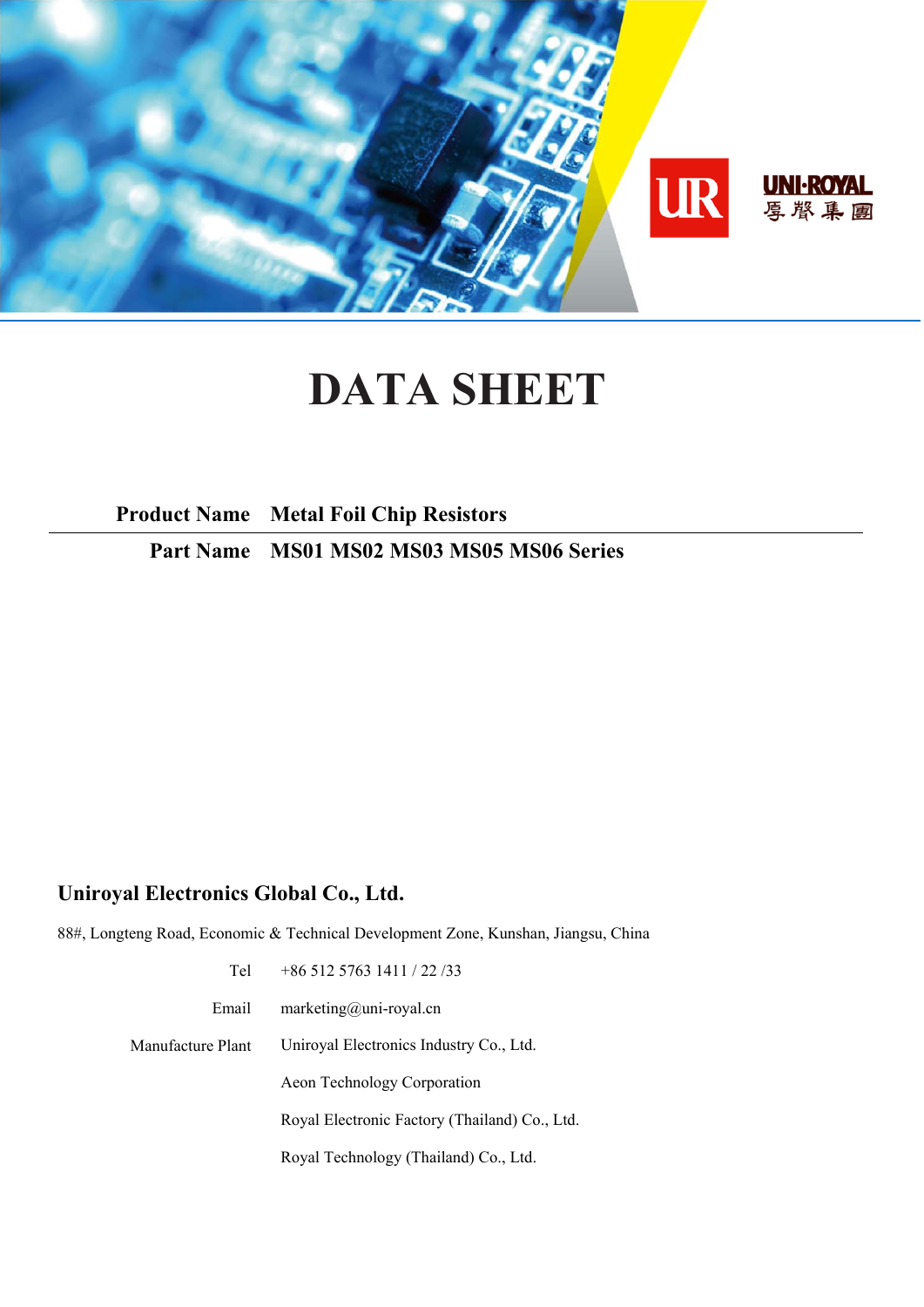



#### **1. Scope**

- 1.1 This specification for approve relates to the Metal Foil Chip Resistors manufactured by UNI-ROYAL.
- 1.2 Low Resistance / TCR / EMF(Only for MnCu)/ Inductance
- 1.3 Excellent long term stability
- 1.4 RoHs compliant and halogen free.
- 1.5 down size to 0201.
- 1.6 High precision current sensingand voltage division
- 1.7 High current jumper

#### **2. Part No. System**

Part No. includes 14 codes shown as below:

2.1  $1<sup>st</sup> \sim 4<sup>th</sup>$  codes: Part name. E.g.: MS01, MS02, MS03, MS05, MS06

2.2  $5<sup>th</sup>$   $\sim$  6<sup>th</sup> codes: Power rating.

| E.g.: W=Normal Size |             | " $1-\text{G}$ " = " $1-\text{G}$ " |     |                |    |     |    |
|---------------------|-------------|-------------------------------------|-----|----------------|----|-----|----|
|                     | Wattage     | 1/5                                 | 1/4 | 1/3            |    | 3/4 |    |
|                     | Normal Size | W5                                  | W4  | W <sub>3</sub> | W2 | 07  | ١W |

If power rating is lower or equal than 1 watt,  $5<sup>th</sup>$  code would be "W" and  $6<sup>th</sup>$  code would be a number or letter. E.g.:  $WA=1/10W$  W4=1/4W

2.3 7<sup>th</sup> code: Tolerance. E.g.:  $D=+0.5\%$  F= $\pm 1\%$  G= $\pm 2\%$  J= $\pm 5\%$  K= $\pm 10\%$ 

 $2.48^{\text{th}} \sim 11^{\text{th}}$  codes: Resistance Value.

2.4.1 If value belongs to standard value of  $>5\%$  series, 8<sup>th</sup> code would be zero,9<sup>th</sup> $\sim 10^{th}$  codes are significant figures of the resistance and 11<sup>th</sup> code is the power of ten.

2.4.2 If value belongs to standard value of  $\leq 2\%$  series,  $8<sup>th</sup>$   $\sim 10<sup>th</sup>$  codes are significant figures of the resistance, and  $11<sup>th</sup>$  code is the power of ten. 2.4.3  $11<sup>th</sup>$  codes listed as following:

 $0=10^{0}$   $1=10^{1}$   $2=10^{2}$   $3=10^{3}$   $4=10^{4}$  $4=10^4$   $5=10^5$  $6=10^6$  $J=10^{-1}$   $K=10^{-2}$   $I=10^{-3}$   $M=10^{-4}$   $N=10^{-5}$   $P=10^{-6}$  $2.5 \frac{12^{th}}{14}$  codes. 2.5.1  $12^{th}$  code: Packaging Type. E.g.: C=Bulk T=Tape/Reel

2.5.2 13<sup>th</sup> code: Standard Packing Quantity.

4=4000pcs 5=5000pcs C=10000pcs D=20000pcs E=15000pcs

Chip Product: BD=B/B-20000pcs TC=T/R-10000pcs

2.5.3 14<sup>th</sup> code: Special features.

 $E =$  Environmental Protection, Lead Free, or Standard type.

#### **3. Ordering Procedure (Example: MS02 1/3W** ±**1% 3mΩ T/R-10000)**

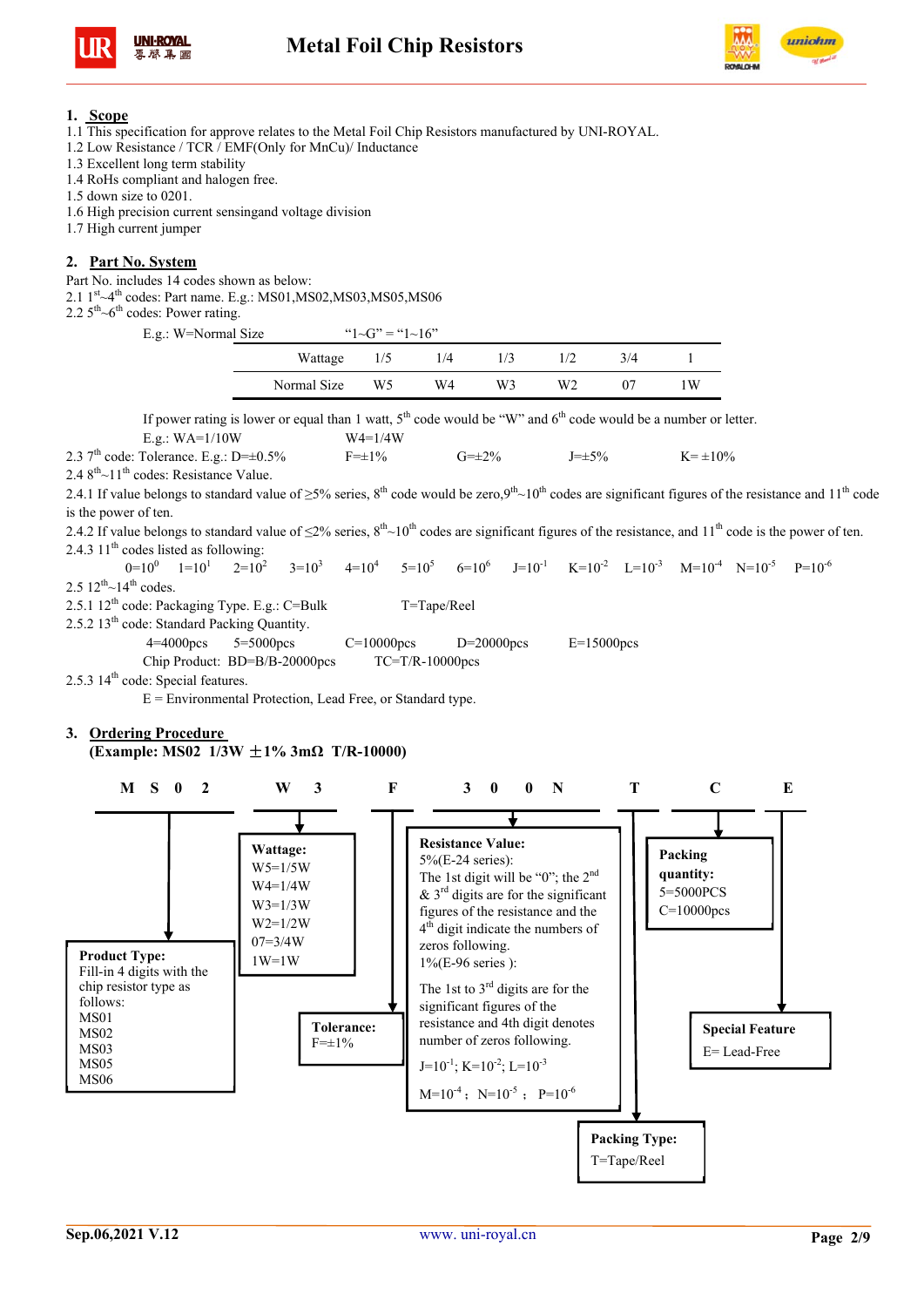



## **4. Marking**

4.1 MS01&MS02 type no marking

4.2 MS03 type products marking are 2 or 3 digits

e.g. 2 digits

10mΩ the product marking is 10.

e.g. 3 digits

"M" designates the decimal location in milli-ohms

2.5mΩ the product marking is 2M5

4.3 MS05,MS06 type products marking are 4 digits.

"R" designates the decimal location in ohms

e.g. 10mΩ the product marking is R010

#### **5. Electrical Specifications**

| Type                  | Rating<br>Power at | temperature<br>coefficient |       | Max. Overload<br>Curren | Resistance Range<br>$(m\Omega)$                       | Operating<br>Temperature          |  |
|-----------------------|--------------------|----------------------------|-------|-------------------------|-------------------------------------------------------|-----------------------------------|--|
|                       | $70^{\circ}$ C     | $(ppm/^{\circ}C)$          | (A)   | (A)                     | $1.0\%$ (F)                                           | Range $({\degree}C)$              |  |
| <b>MS01</b><br>(0201) | 1/5W               | $\pm 200$                  | 4.47  | 7.07                    | $10 \text{ m}\Omega$ , $20 \text{m}\Omega$            | $-55^{\circ}$ C $-+125^{\circ}$ C |  |
|                       | 1/3W               | $\pm 150$                  | 11.48 | 18.16                   | $2.5 \text{ m}\Omega$ , $3 \text{m}\Omega$            |                                   |  |
| <b>MS02</b><br>(0402) |                    | $\pm 100$                  | 8.12  | 12.84                   | 5 m $\Omega$ ~25m $\Omega$                            |                                   |  |
|                       | 1/4W               | $\pm 100$                  | 3.10  | 4.90                    | $26 \text{ mA}$ -50m $\Omega$                         |                                   |  |
| MS03                  | 1/2W               | ±75                        | 10    | 15.81                   | 5 m $\Omega$ ~9m $\Omega$                             |                                   |  |
| (0603)                |                    | ±50                        | 7.07  | 11.18                   | $10m\Omega \sim 30m\Omega$                            |                                   |  |
|                       | 1/2W               | $\pm 100$                  | 10    | 22.36                   | $5m\Omega \sim 9m\Omega$                              | $-55^{\circ}$ C $-+155^{\circ}$ C |  |
| <b>MS05</b>           |                    | ±50                        | 6.45  | 14.43                   | $12m\Omega \sim 13m\Omega$                            |                                   |  |
| (0805)                |                    | ±50                        | 7.07  | 15.81                   | $10 \text{m}\Omega$<br>$15m\Omega \sim 25m\Omega$     |                                   |  |
|                       | 3/4W               | ±50                        | 8.66  | 19.36                   | $10m\Omega$                                           |                                   |  |
|                       |                    | $\pm 100$                  | 11.95 | 26.72                   | $7m\Omega$                                            |                                   |  |
| <b>MS06</b><br>(1206) | 1W                 | $\pm 100$                  | 14.14 | 31.62                   | $5m\Omega$ ~6m $\Omega$ ,<br>$8m\Omega \sim 9m\Omega$ |                                   |  |
|                       |                    | ±50                        | 10    | 22.36                   | $10m\Omega \sim 25m\Omega$                            |                                   |  |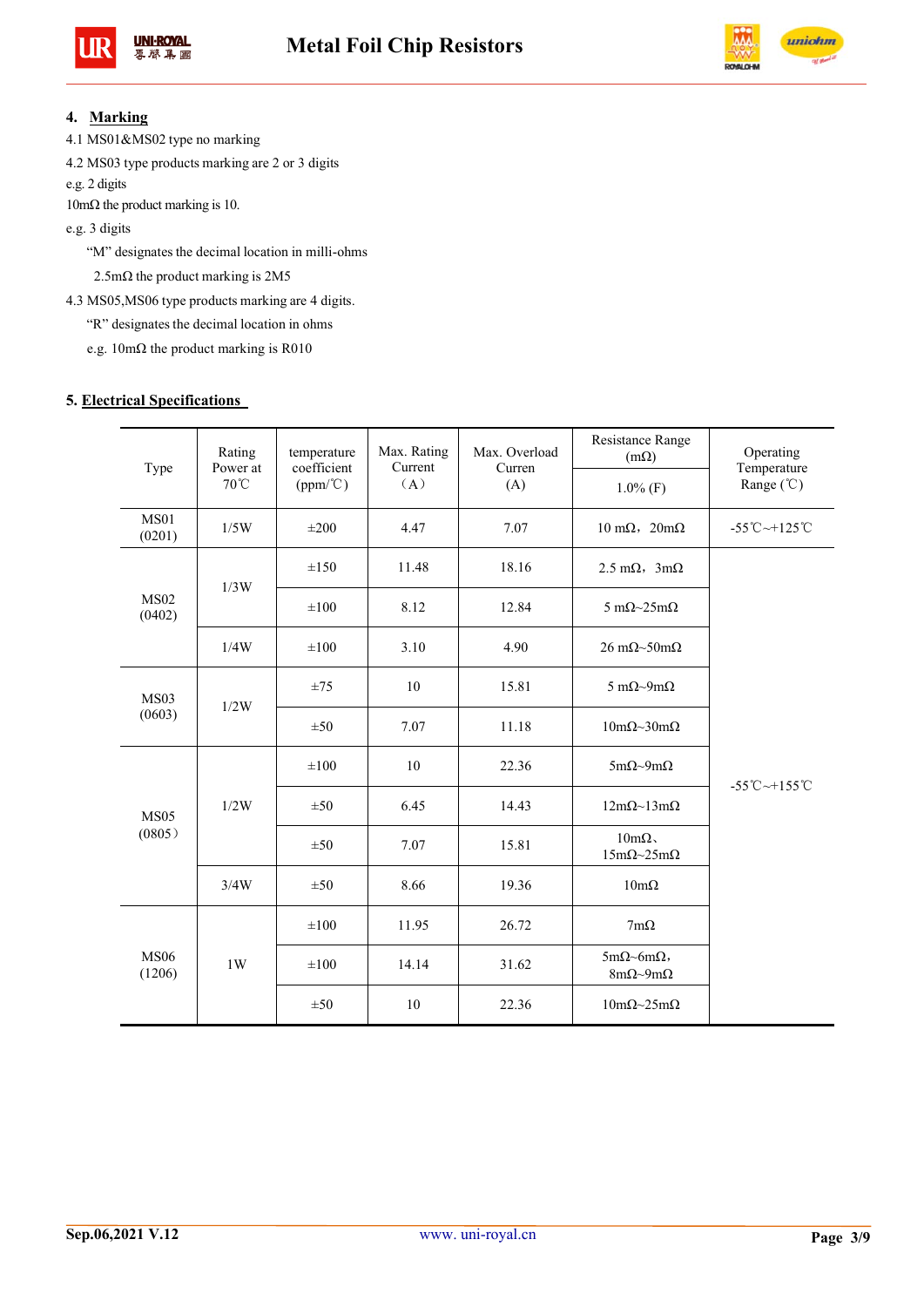



# **6. Dimension** (**Unit**:**mm**)





MS01,MS02 MS03,MS05,MS06

| Type                  | Power<br>Rating | Resistance<br>Range                                              | L(mm)           | W(mm)           | H(mm)           | A(mm)      | B(mm)           |
|-----------------------|-----------------|------------------------------------------------------------------|-----------------|-----------------|-----------------|------------|-----------------|
| <b>MS01</b><br>(0201) | 1/5W            | $10m\Omega, 20m\Omega$                                           | $0.60 \pm 0.15$ | $0.30 \pm 0.15$ | $0.25 \pm 0.10$ |            | $0.15 \pm 0.10$ |
|                       | 1/3W            | $2.5 \text{m}\Omega$ , $3 \text{m}\Omega$                        |                 |                 |                 |            | $0.30 \pm 0.10$ |
| <b>MS02</b><br>(0402) |                 | $5m\Omega \sim 25m\Omega$                                        | $1.00 \pm 0.15$ | $0.55 \pm 0.15$ | $0.30 \pm 0.10$ |            | $0.23 \pm 0.10$ |
|                       | 1/4W            | $26m\Omega \sim 50m\Omega$                                       |                 |                 |                 |            |                 |
| <b>MS03</b>           | 1/2W            | $5m\Omega$                                                       | $1.60 \pm 0.25$ | $0.80 \pm 0.25$ | $0.65 \pm 0.20$ | $\sqrt{2}$ | $0.50 \pm 0.20$ |
| (0603)                |                 | 6m $\Omega$ ~30m $\Omega$                                        |                 |                 |                 |            | $0.40 \pm 0.20$ |
|                       | 1/2W            | $5m\Omega \sim 9m\Omega$                                         | $2.00 \pm 0.30$ |                 |                 | $\leq1.0$  | $0.65 \pm 0.15$ |
| <b>MS05</b>           |                 | $12m\Omega \sim 13m\Omega$                                       |                 | $1.20 \pm 0.30$ | $0.60 \pm 0.20$ |            | $0.57 \pm 0.15$ |
| (0805)                |                 | $10 \text{m}\Omega$ , $15 \text{m}\Omega \sim 25 \text{m}\Omega$ |                 |                 |                 |            | $0.42 \pm 0.15$ |
|                       | 3/4W            | $10m\Omega$                                                      |                 |                 |                 |            | $0.42 \pm 0.15$ |
| <b>MS06</b><br>(1206) |                 | $7m\Omega$                                                       |                 |                 | $0.70 \pm 0.20$ | $\leq1.0$  | $0.86 \pm 0.25$ |
|                       | 1W              | $5m\Omega$ ~6m $\Omega$ ,8m $\Omega$ ~9m $\Omega$                | $3.10\pm0.20$   | $1.60 \pm 0.30$ |                 |            | $0.76 \pm 0.25$ |
|                       |                 | $10m\Omega \sim 25m\Omega$                                       |                 |                 |                 |            | $0.46 \pm 0.25$ |

\*Please contact factory for other sizes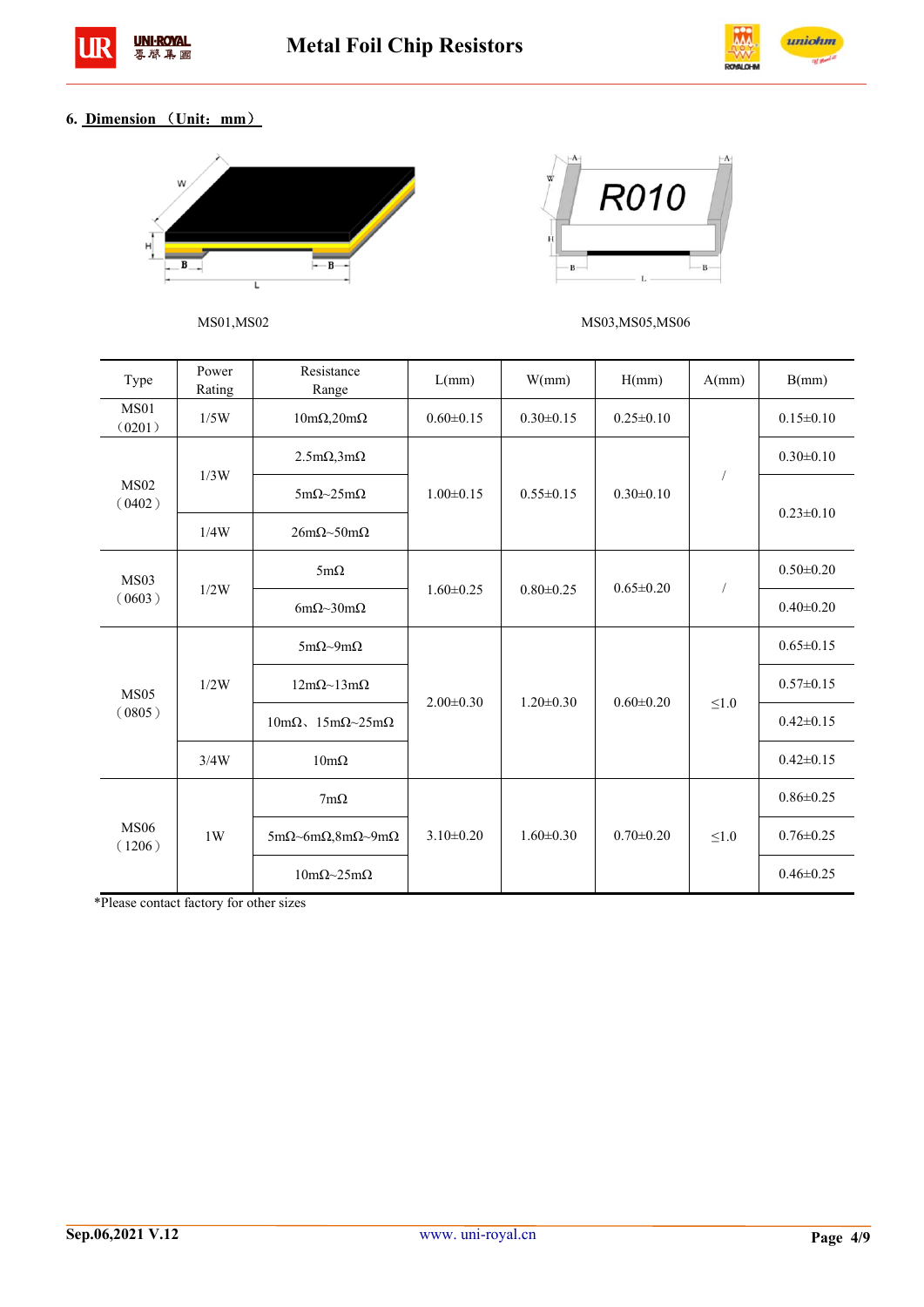







7.2MS03,MS05,MS06



## **8. Recommend land pattern**



| <b>Type</b>                | Power | <b>Resistance Range</b>                   | $a \pmod{m}$    | $h$ (mm)        | $i \pmod{2}$    |
|----------------------------|-------|-------------------------------------------|-----------------|-----------------|-----------------|
| MS <sub>01</sub><br>(0201) | 1/5W  | $10 \text{m}\Omega$ , $20 \text{m}\Omega$ | $0.20 \pm 0.05$ | $0.33 \pm 0.05$ | $0.25 \pm 0.05$ |
|                            |       | $2.5 \text{m}\Omega$ , $3 \text{m}\Omega$ | $0.60 \pm 0.05$ | $0.60 \pm 0.05$ | $0.35\pm0.05$   |
| MS <sub>02</sub><br>(0402) | 1/3W  | $5m\Omega \sim 25m\Omega$                 | $0.60 \pm 0.05$ | $0.60 \pm 0.05$ | $0.40 \pm 0.05$ |
|                            | 1/4W  | $26m\Omega \sim 50m\Omega$                | $0.60 \pm 0.05$ | $0.60 \pm 0.05$ | $0.40 \pm 0.05$ |
| MS <sub>03</sub>           |       | $5m\Omega$                                | $1.35 \pm 0.05$ | $0.92\pm0.05$   | $0.50 \pm 0.05$ |
| (0603)                     | 1/2W  | 6m~30m $\Omega$                           | $1.30\pm0.05$   | $0.92 \pm 0.05$ | $0.60 \pm 0.05$ |
|                            | 1/2W  | $5mO\sim25mO$                             | $1.20 \pm 0.05$ | $1.20 \pm 0.05$ | $1.2 \pm 0.05$  |
| <b>MS05</b>                | 3/4W  | $10m\Omega$                               | $1.20 \pm 0.05$ | $1.20 \pm 0.05$ | $1.2 \pm 0.05$  |
| <b>MS06</b>                | 1W    | $5m\Omega \sim 25m\Omega$                 | $1.90 \pm 0.10$ | $1.80 \pm 0.10$ | $1.40 \pm 0.10$ |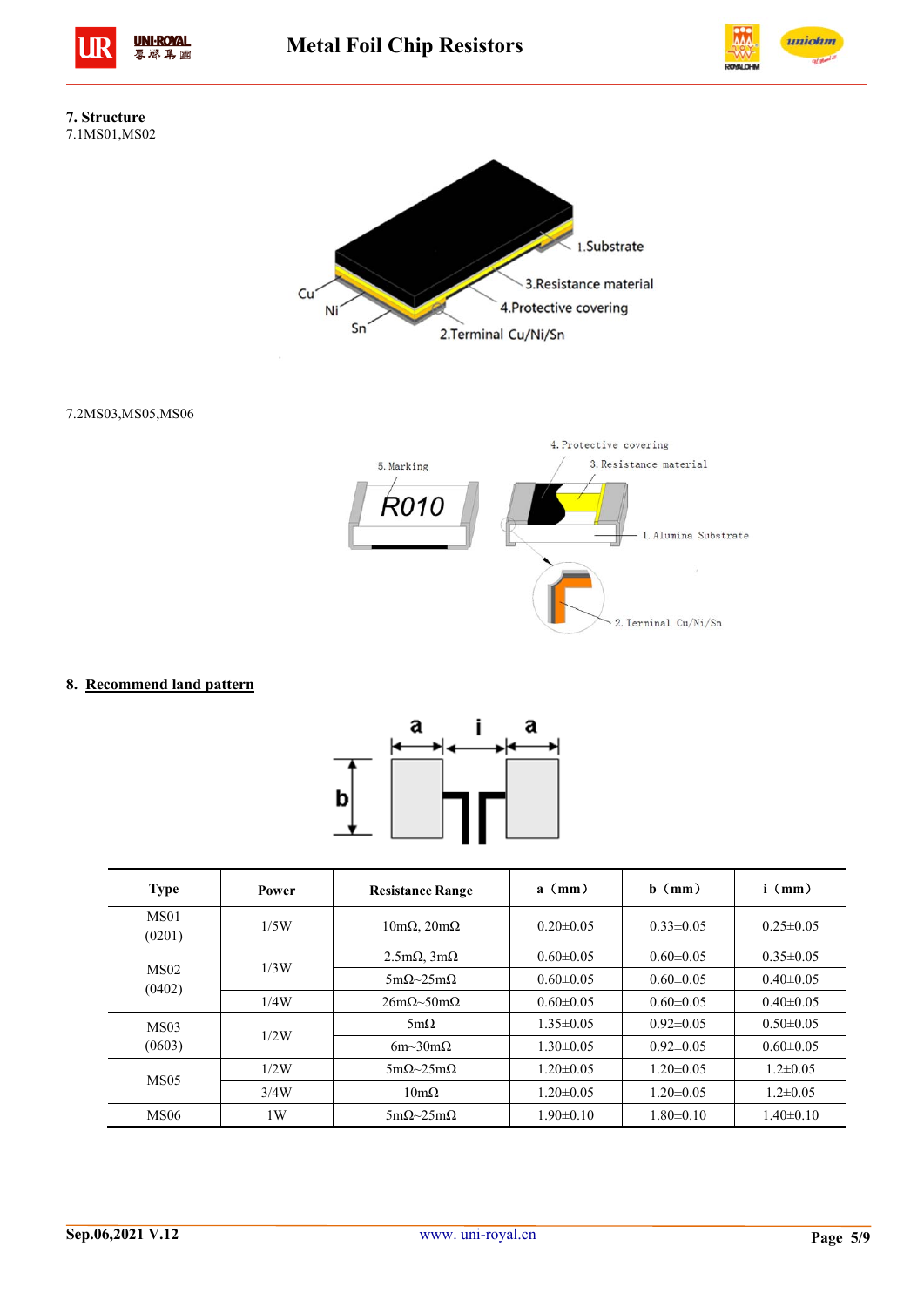

# **9. Derating Curve**

J.

The Operating Temperature Range:  $-55^{\circ}\text{C} \rightarrow +155^{\circ}\text{C}(\text{MS02}\sim\text{MS06})$ ,  $-55^{\circ}\text{C} \rightarrow +125^{\circ}\text{C}(\text{MS01})$ 

For resistors operated in ambient temperatures above 70°C, power rating must be derated in accordance with the curve below



#### 9.1 Rating Current:

The following equation may be used to determine the DC (Direct Current) or AC (Alternating Current) (RMS, root mean square value) of normal rated power. However, if the result value exceeds the highest current of regulated standards, the highest normal rated power is to be used

> $I=\sqrt{P/R}$  $I =$ Rating current (A) P= Rating Power (W) R= Resistance(Ω)

#### **10. Performance Specification**

| Characteristic               | Limits                       | <b>Test Methods</b><br>(GB/T5729&JIS-C-5201&IEC60115-1)                                                                                                                                                                                                                                                                                                                                                                                      |
|------------------------------|------------------------------|----------------------------------------------------------------------------------------------------------------------------------------------------------------------------------------------------------------------------------------------------------------------------------------------------------------------------------------------------------------------------------------------------------------------------------------------|
| Temperature<br>Coefficient   | Refer to item 5.0            | 4.8 Natural resistance changes per temp. Degree centigrade<br>$R_2-R_1$<br>$\longrightarrow$ × 10 <sup>6</sup> (PPM/°C)<br>$R_1(t_2-t_1)$<br>$R_1$ : Resistance Value at room temperature $(t_1)$ ;<br>$R_2$ : Resistance at test temperature<br>(Upper limit temperature or Lower limit temperature)<br>$t_1$ : +25°C or specified room temperature<br>t <sub>2</sub> . Upper limit temperature or Lower limit temperature test temperature |
| Short-time overload          | $\pm (1.0\% + 0.001 \Omega)$ | 4.13 The number of rated power are as follows :<br>MS01, MS02, MS03: 2.5 times of rated power<br>MS05, MS06: 5 times of rated power<br>For 5 Seconds                                                                                                                                                                                                                                                                                         |
| Low Temperature<br>Storage   | $\pm (1.0\% + 0.001 \Omega)$ | IEC 60068-2-1 (Aa)<br>Lower limit temperature, for 1000H                                                                                                                                                                                                                                                                                                                                                                                     |
| High Temperature<br>Exposure | $\pm (1.0\% + 0.001 \Omega)$ | MIL-STD-202 108A<br>Upper limit temperature $\cdot$ for 1000H                                                                                                                                                                                                                                                                                                                                                                                |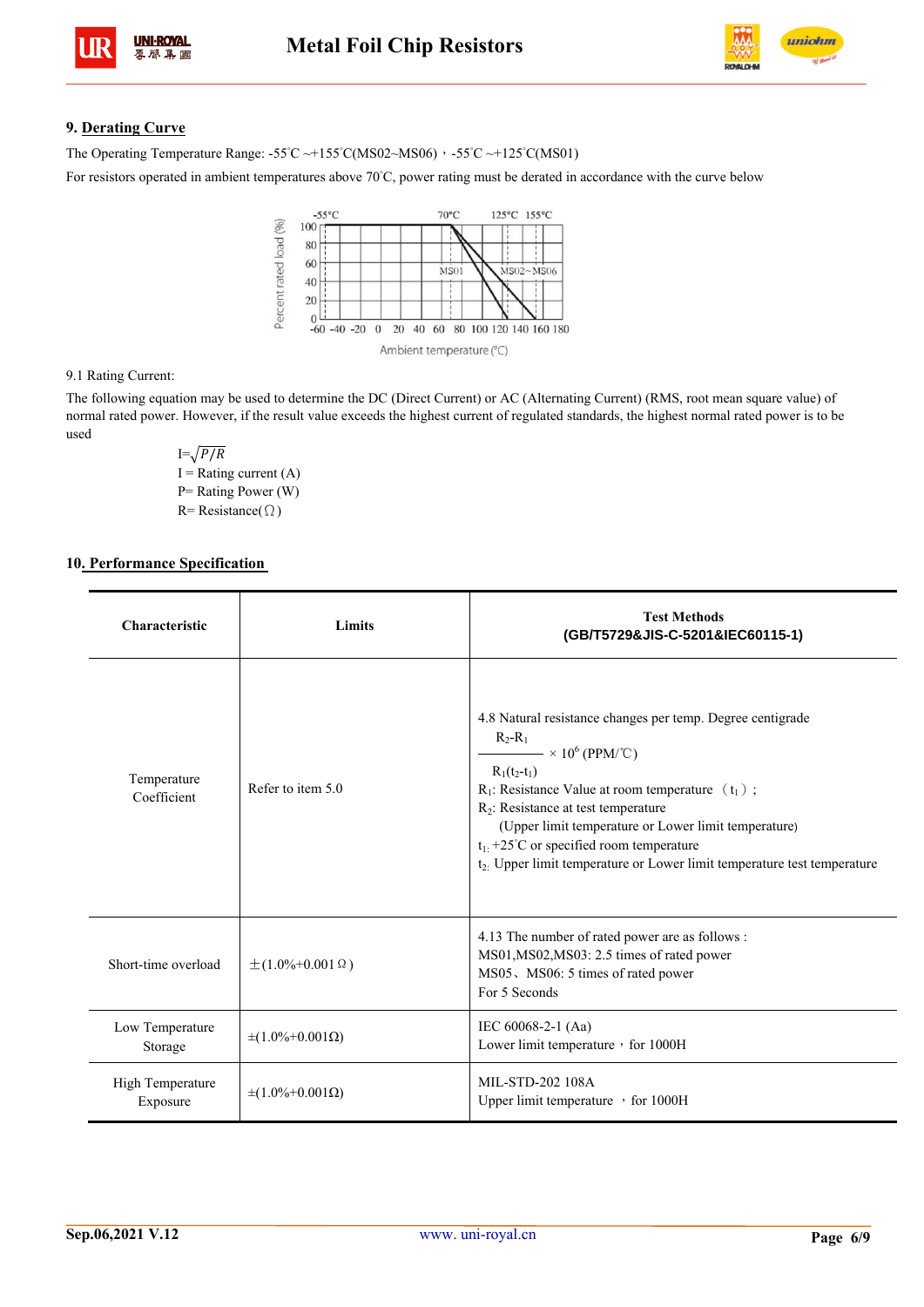



| Solderability         | More than 95% coverage rate        | 4.17 The surface of solder must be new, smooth, clean,<br>shiny and continuous, and without concentrated pinholes. The solder's<br>temperature must be within $245\pm3$ °C. Hold in hot solder 2~3 seconds. |
|-----------------------|------------------------------------|-------------------------------------------------------------------------------------------------------------------------------------------------------------------------------------------------------------|
| soldering heat        | $(1.0\% + 0.005 \Omega)$<br>$^{+}$ | 4.18 Dipped into solder at $260^{\circ}$ C for 10 seconds.                                                                                                                                                  |
| Load life             | $(2.0\% + 0.001 \Omega)$<br>$+$    | 4.25.1 Permanent resistance change after 1,000 hours operating at rated<br>power at $70\pm2\degree$ C, 1.5hrs ON 0.5hrs OFF.                                                                                |
| Load life in humidity | $+$ (2.0%+0.001 $\Omega$ )         | 7.9 40 $\pm$ 2°C,1000hrs at rated power,90~95%RH, 1.5hrs ON,0.5hrs OFF                                                                                                                                      |

# **11. Soldering Condition**

**(This is for recommendation, please customer perform adjustment according to actual application)** 

11.1 Recommend Reflow Soldering Profile: (solder : Sn96.5 / Ag3 / Cu0.5)



| Profile Feature                                                             | Lead (Pb)-Free solder               |
|-----------------------------------------------------------------------------|-------------------------------------|
| Preheat:                                                                    |                                     |
| Temperature Min $(Ts_{min})$                                                | $150^{\circ}$ C                     |
| Temperature Max $(Ts_{\text{max}})$                                         | $200^{\circ}$ C                     |
| Time $(Ts_{min}$ to $Ts_{max}$ ) (ts)                                       | $60 - 120$ seconds                  |
| Average ramp-up rate:                                                       |                                     |
| $(Ts \max to Tp)$                                                           | $3^{\circ}$ / second max.           |
| Time maintained above:<br>Temperature $(T_L)$<br>Time $(t_L)$               | $217^{\circ}$ C<br>$60-150$ seconds |
| Peak Temperature (Tp)                                                       | $260^{\circ}$ C                     |
| Time within $\frac{+0}{-5}$ °C of actual peak Temperature (tp) <sup>2</sup> | 10 seconds                          |
| Ramp-down Rate                                                              | $6^{\circ}$ C/second max.           |
| Time $25^{\circ}$ C to Peak Temperature                                     | 8mintes max.                        |

Allowed Re-flow times : 2 times

Remark : To avoid discoloration phenomena of chip on terminal electrodes, please use N2 Re-flow furnace .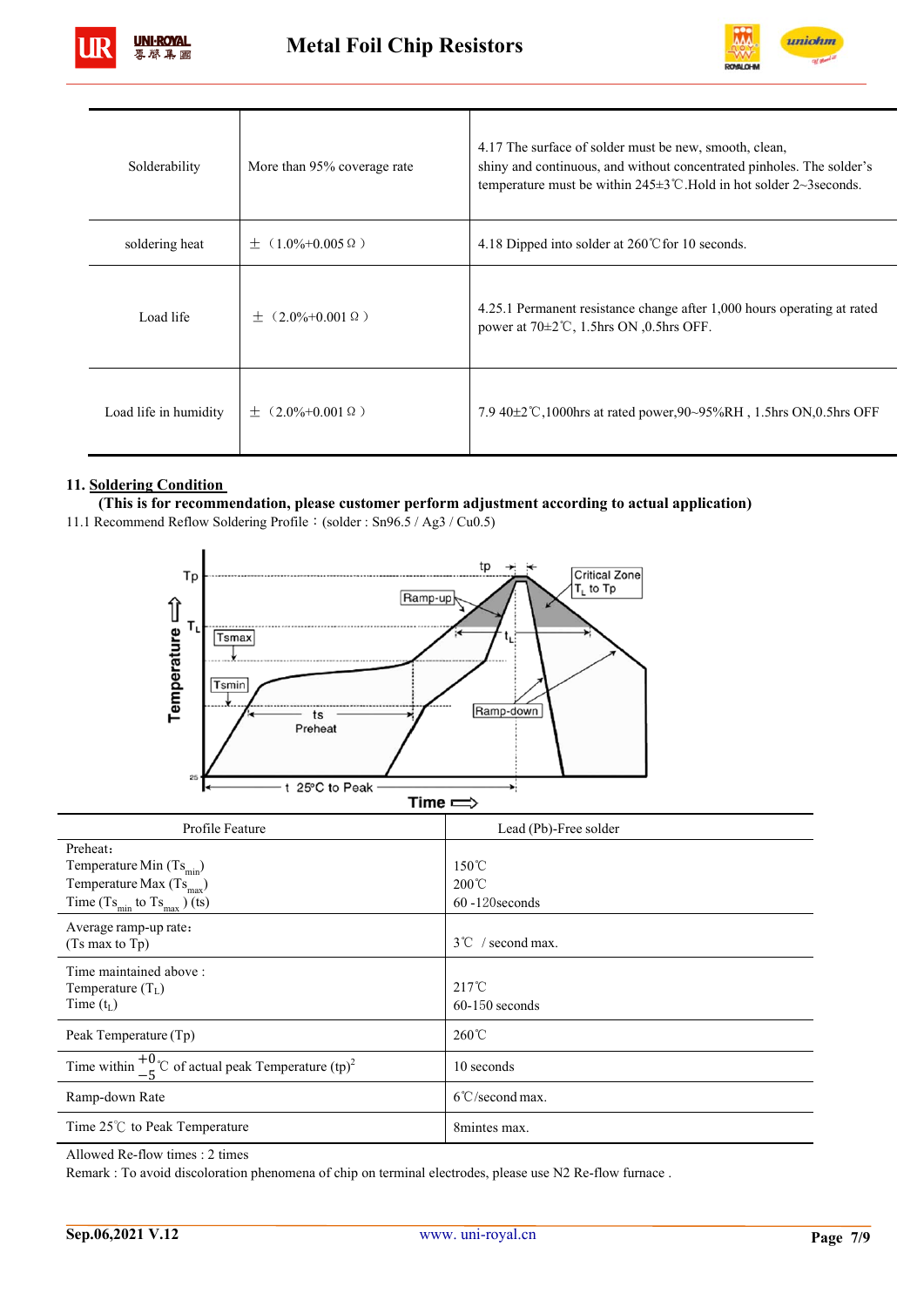



#### 11.2 Recommend Wave Soldering Profile:(Apply to 0603 and above size)



- **12. Packing of Surface Mount Resistors**
- 12.1 Carrier Dimensions:(Unit: mm)



Unit:mm

| Type                       | Power        | W              | P              | E               | F              | $\phi$ D                 | G              | H              | A               | B               |                 |
|----------------------------|--------------|----------------|----------------|-----------------|----------------|--------------------------|----------------|----------------|-----------------|-----------------|-----------------|
| MS <sub>01</sub><br>(0201) | 1/5W         |                | $2.0 \pm 0.10$ |                 |                | $1.50+0.1/-$<br>$\Omega$ | $4.0 \pm 0.10$ | $2.0 \pm 0.10$ | $0.40 \pm 0.20$ | $0.70 \pm 0.20$ | $0.45 \pm 0.05$ |
| MS02<br>(0402)             | 1/3W<br>1/4W |                |                | $1.75 \pm 0.10$ |                |                          |                |                | $0.65 \pm 0.20$ | $1.10 \pm 0.20$ | $0.42 \pm 0.05$ |
| MS <sub>03</sub><br>(0603) | 1/2W         | $8.0 \pm 0.30$ | $4.0 \pm 0.10$ |                 | $3.5 \pm 0.10$ |                          |                |                | $1.18 \pm 0.20$ | $1.98 \pm 0.20$ | $0.75 \pm 0.20$ |
| MS05<br>(0805)             | 1/2W<br>3/4W |                |                |                 |                |                          |                |                |                 | $1.65 \pm 0.20$ | $2.40 \pm 0.20$ |
| <b>MS06</b><br>(1206)      | 1W           |                |                |                 |                |                          |                |                | $2.00 \pm 0.20$ | $3.60 \pm 0.20$ |                 |

12.2 Dimension of Reel: (Unit: mm)



| Type       | <b>PCS/Reel</b> | фD       | W           | фM          |
|------------|-----------------|----------|-------------|-------------|
| MS01(0201) | 10,000          |          |             |             |
| MS02(0402) | 10,000          |          | $9.0 \pm 2$ | $178 \pm 5$ |
| MS03(0603) | 5,000           | $60\pm2$ |             |             |
| MS05(0805) | 5,000           |          |             |             |
| MS06(1206) | 5,000           |          |             |             |